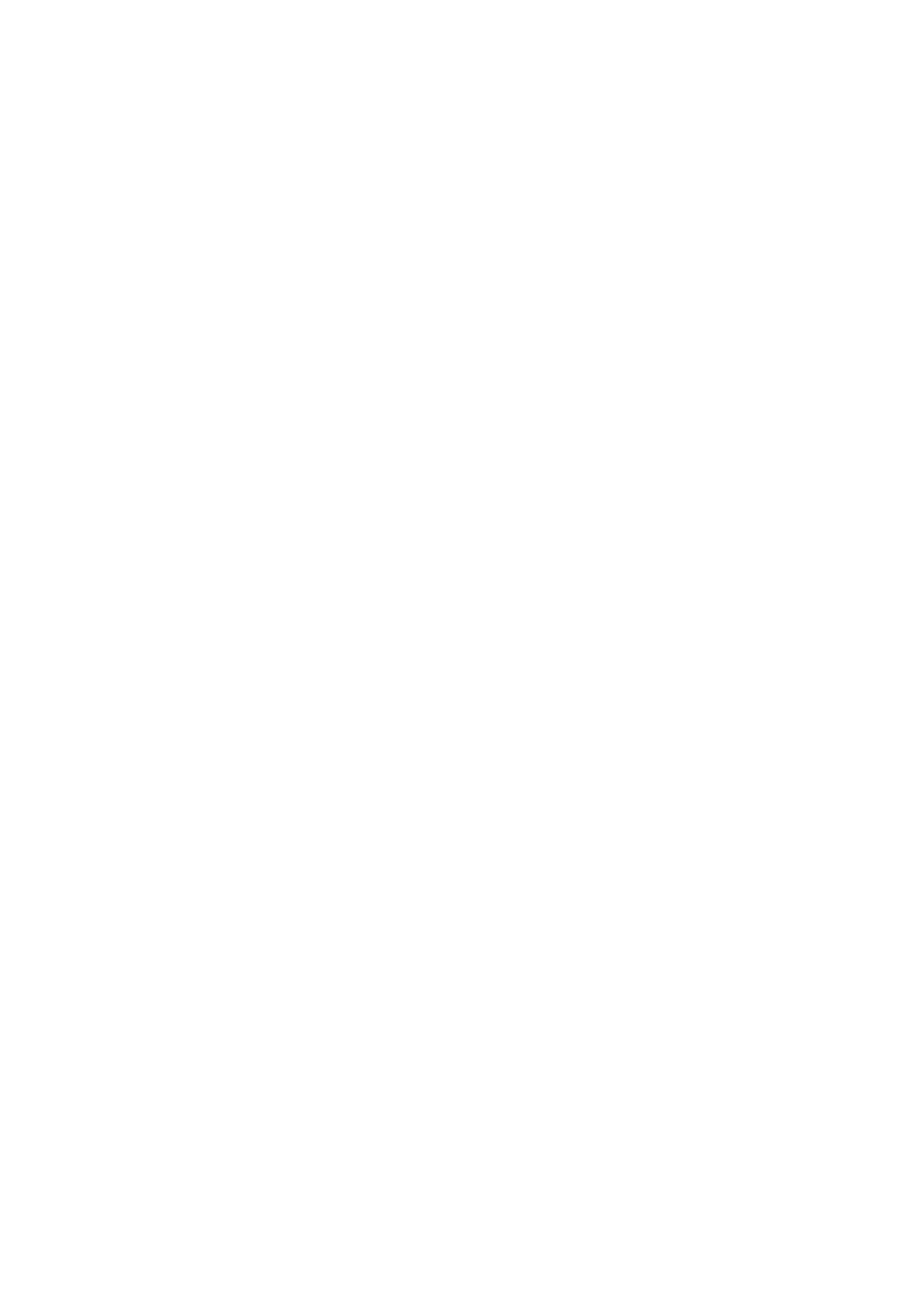#### **In the case of Hrustić and Others v. Serbia,**

The European Court of Human Rights (Third Section), sitting as a Committee composed of:

Pere Pastor Vilanova, *President,*

Branko Lubarda,

Georgios A. Serghides, *judges,*

and Fatoş Aracı, *Deputy Section Registrar,*

Having deliberated in private on 12 December 2017,

Delivers the following judgment, which was adopted on that date:

### PROCEDURE

1. The case originated in three applications (nos. 8647/16, 12666/16 and 20851/16) against the Serbia lodged with the Court under Article 34 of the Convention for the Protection of Human Rights and Fundamental Freedoms ("the Convention") by four Serbian nationals, Ms Hasiba Hrustić ("the first applicant"), Mr Dragoslav Stojanović and Ms Olivera Stojanović ("the second and third applicant"), and Ms Mirjana Ilić ("the fourth applicant"), on 5 and 26 February and 7 April 2016, respectively.

2. The second, third and fourth applicants were represented by Mr Z. Veličković, a lawyer practicing in Gadžin Han. The Serbian Government ("the Government") were represented by their Agent, Ms N. Plavšić.

3. On 10 November 2016 the complaints concerning the length of civil and administrative proceedings were communicated to the Government and the remainders of the applications were declared inadmissible pursuant to Rule 54 § 3 of the Rules of Court.

## THE FACTS

#### THE CIRCUMSTANCES OF THE CASE

4. The applicants' personal details as well as the facts in relation to each case are set out in the Annex to this judgment.

5. The applicants complained of the excessive length of different civil and administrative proceedings under Article 6 § 1 of the Convention.

6. In case of the first and fourth applicant the Constitutional Court rejected their the constitutional appeals, whereas in case of the second and third applicant the Constitutional Court found a violation of a right to a trial within reasonable time, but awarded no damages.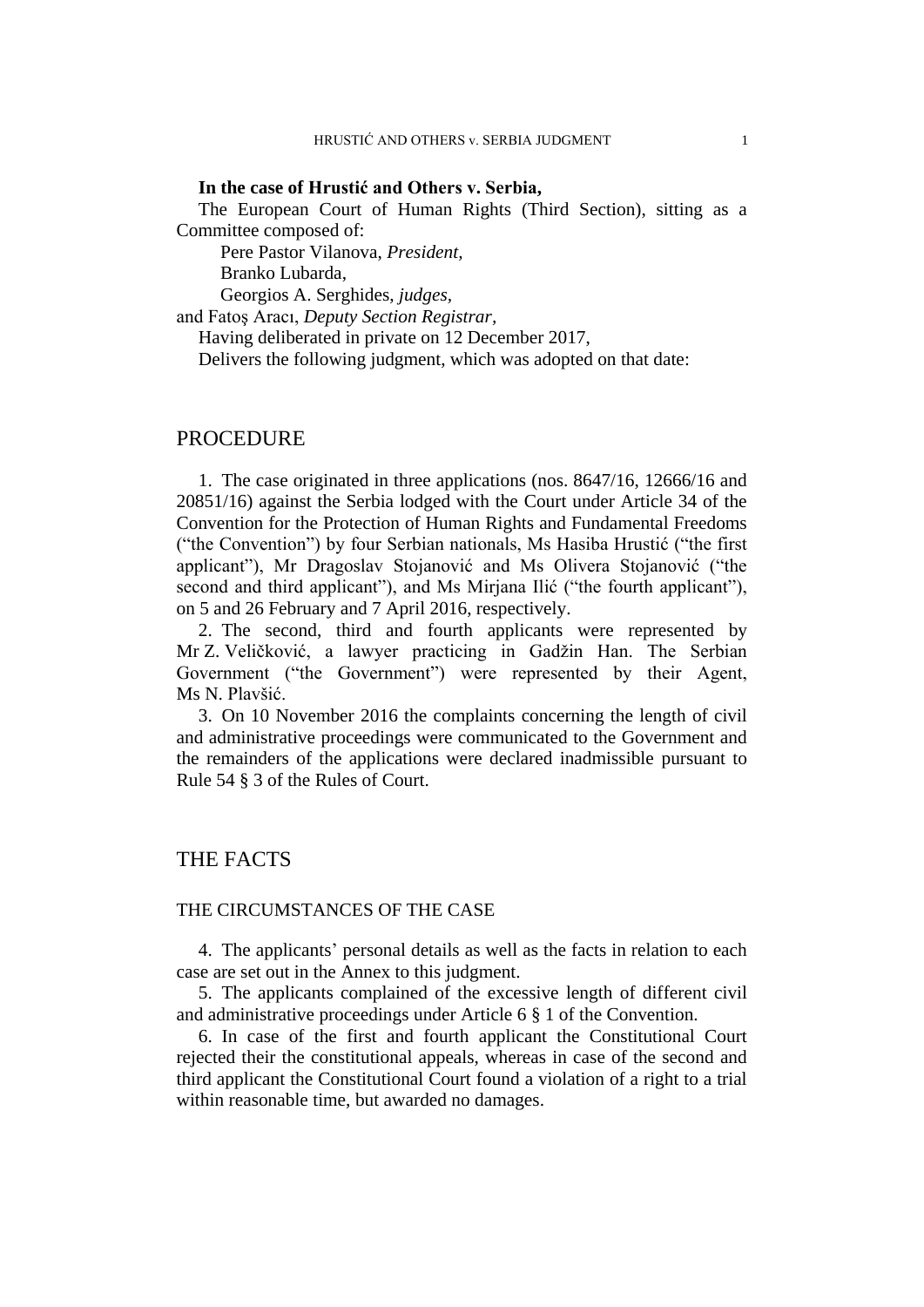## THE LAW

#### I. JOINDER OF THE APPLICANT'S COMPLAINTS

7. The Court considers that, in accordance with Rule 42 § 1 of the Rules of Court, the applicants' applications should be joined, given their similar factual and legal background.

#### II. ALLEGED VIOLATION OF ARTICLE 6 § 1 OF THE CONVENTION

8. The applicants complained that the length of the proceedings had been incompatible with the "reasonable time" requirement, laid down in Article 6 § 1 of the Convention, which reads as follows:

"In the determination of his civil rights and obligations ..., everyone is entitled to a ... hearing within a reasonable time by a ... tribunal..."

#### **A. Admissibility**

#### *1. As regards the non-exhaustion of domestic remedies*

9. The Government submitted that the first and fourth applicant had failed to properly exhaust domestic remedies. Specifically, they claimed that the said applicants had failed to make proper use of the constitutional appeal procedure.

10. The first and fourth applicants contested this and maintained that they had complained before the Constitutional Court in a proper manner.

11. The Court has consistently held that the rule on the exhaustion of domestic remedies, under Article 35 § 1 of the Convention, requires that the complaints intended to be made subsequently before it should have been made to the appropriate domestic body, at least in substance and in compliance with the formal requirements and time-limits laid down in domestic law and, further, that any procedural means that might prevent a breach of the Convention should have been used (see, for example, *Vučković and Others v. Serbia* (preliminary objection) [GC], nos. 17153/11 and 29 others, § 72, 25 March 2014).

12. In the present case, the applicants had, in their constitutional appeals, relied on Article 32 of the Serbian Constitution which corresponds to Article 6 of the Convention and had complained about the assessment of evidence and the length of the impugned proceedings. In the Court's view, by so doing the first and fourth applicants provided the national authorities with an opportunity to properly address their complaints, an opportunity which is in principle intended to be afforded to Contracting States by Article 35 § 1 of the Convention (see *Muršić v. Croatia* [GC], no. 7334/13, § 72, ECHR 2016; and *Joksimovic v. Serbia,* no. 37929/10, § 21,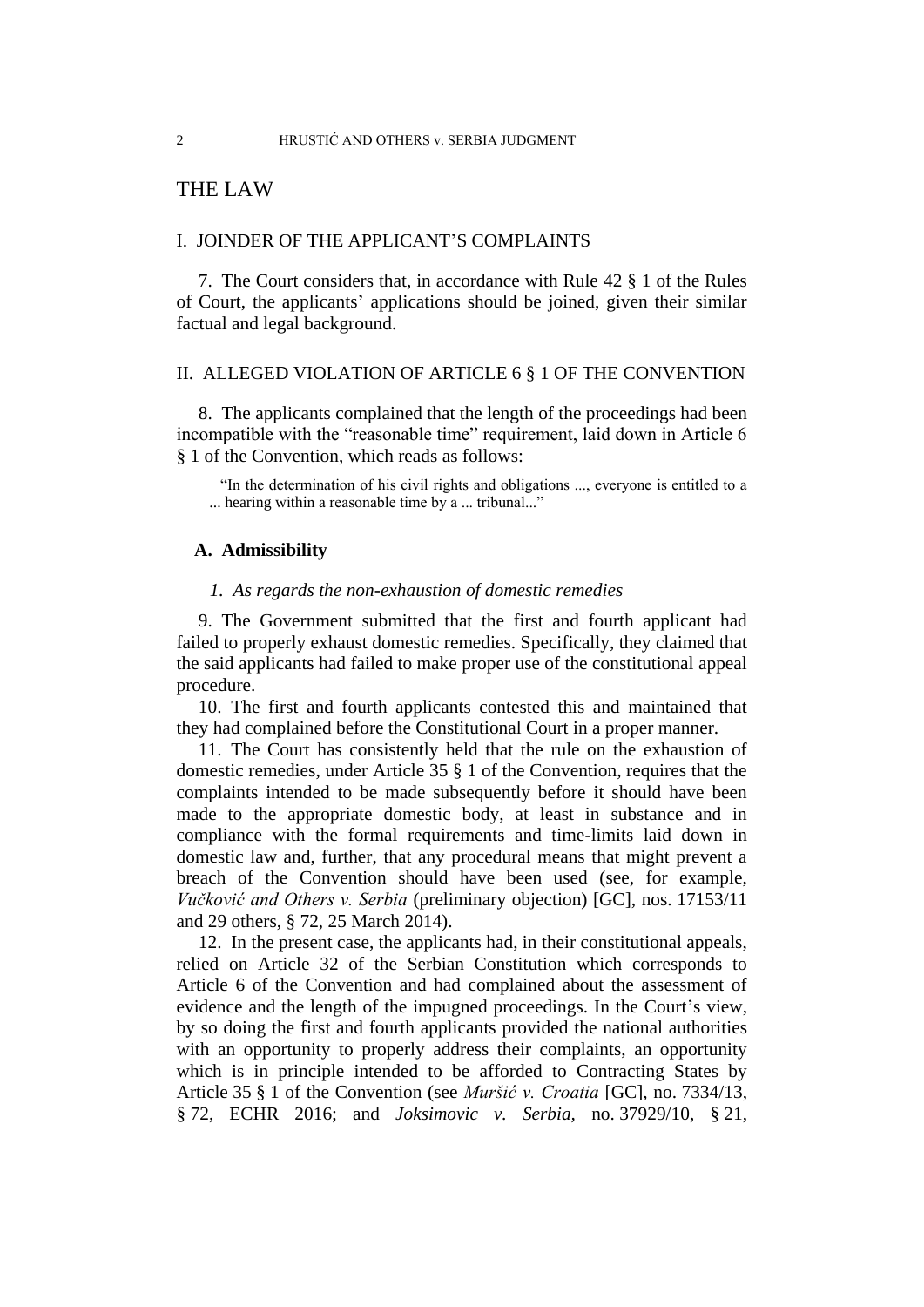10 October 2017). The Court thus finds that the first and fourth applicants had properly exhausted domestic remedies. The Government's preliminary objection in this respect must therefore be dismissed.

#### *2. As regards the loss of victim status*

<span id="page-4-0"></span>13. The Government submitted that the second and third applicants could not claim to be victims of the alleged violation.

14. The Court considers that the Government's objection is closely linked to the substance of the applicants' complaint and should therefore be joined to the merits.

#### *3. Conclusion*

15. The Court otherwise considers that the applicants' applications are not manifestly ill-founded within the meaning of Article 35 § 3 (a) of the Convention. It further notes that they are not inadmissible on any other grounds. They must therefore be declared admissible.

#### **B. Merits**

## *1. As regards the first and fourth applicants (Ms Hasiba Hrustić and Ms Mirjana Ilić, applications nos. 8647/16 and 20851/16)*

16. The Court reiterates that the reasonableness of the length of proceedings must be assessed in the light of the circumstances of the case and with reference to the following criteria: the complexity of the case, the conduct of the applicants and the relevant authorities and what was at stake for the applicants in the dispute (see, among many other authorities, *Frydlender v. France* [GC], no. 30979/96, § 43, ECHR 2000-VII). The Court reiterates that special diligence is necessary in employment disputes (*Ruotolo v. Italy*, judgment of 27 February 1992, Series A no. 230-D, p. 39, § 17).

17. The Court has frequently found violations of Article 6 § 1 of the Convention in cases raising issues similar to the one in the present case (see *Frydlender*, cited above).

18. Having examined all the material submitted to it, the Court considers that the Government have not put forward any fact or argument capable of persuading it to reach a different conclusion in the present cases. Having regard to its case-law on the subject (see, for example, *Nemet v. Serbia*, no. 22543/05, 8 December 2009, *Blagojević v. Serbia*, no. 63113/13, 28 March 2017 and *Ković and Others v. Serbia*, no. 39611/08 and 2 others, 4 April 2017), the Court considers that in the instant cases the length of the proceedings was excessive and failed to meet the "reasonable time" requirement.

There has accordingly been a breach of Article 6  $\S$  1.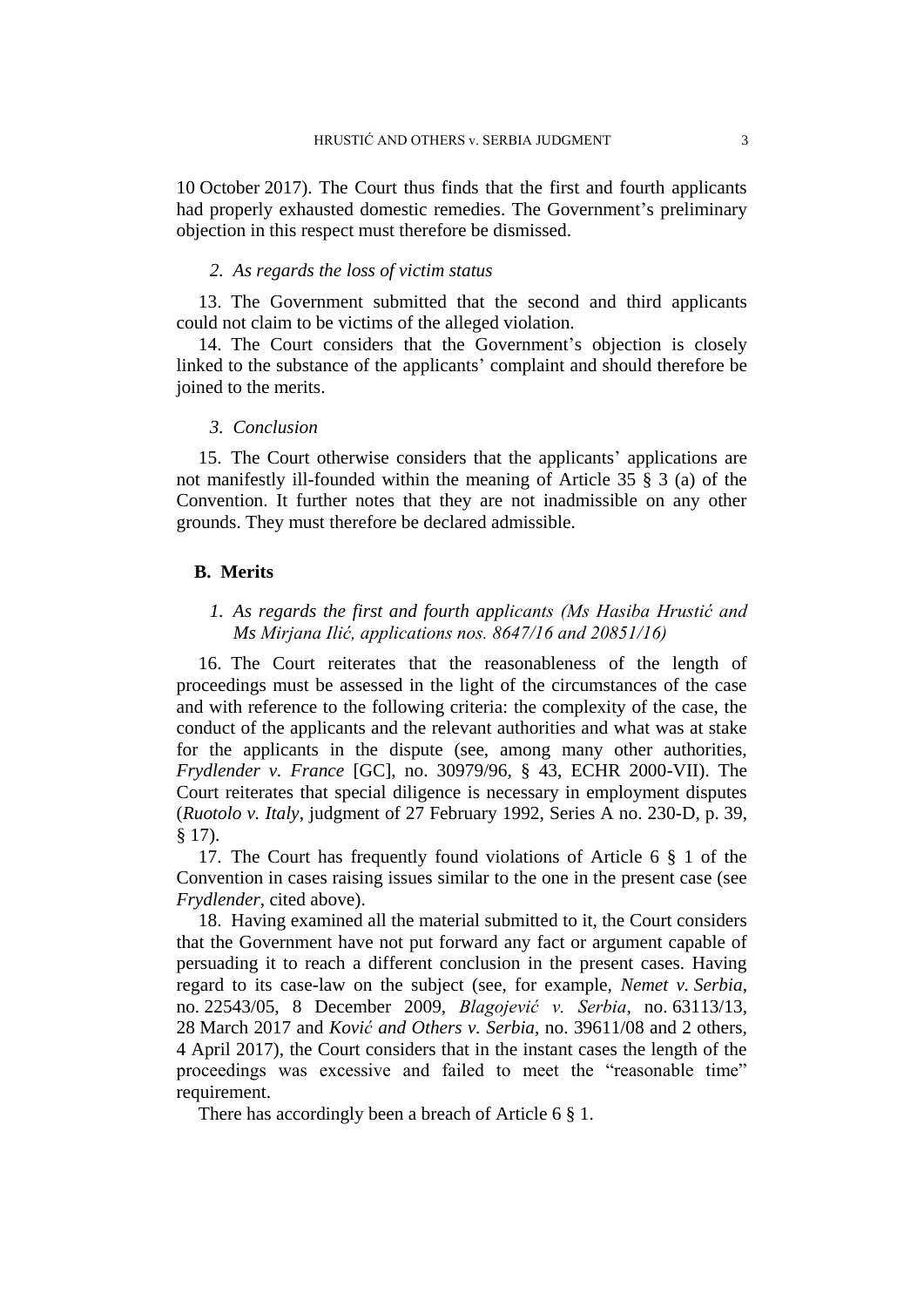#### 4 HRUSTIĆ AND OTHERS v. SERBIA JUDGMENT

### *2. As regards the second and third applicants (Mr Dragoslav Stojanović and Ms Olivera Stojanović, application no. 12666/16)*

19. The Government submitted that as the second and third applicants had obtained decision from the Constitutional Court they had therefore lost their victim status (see paragraph [13](#page-4-0) above). In the Government's opinion, the finding of a violation alone constituted sufficient redress for the breach of the applicants' right to a hearing within a reasonable time.

20. The second and third applicant disagreed.

21. The Court recalls that an applicant's status as a "victim" depends on the fact whether the domestic authorities acknowledged, either expressly or in substance, the alleged infringement of the Convention and, if necessary, provided appropriate redress in relation thereto. Only when these conditions are satisfied does the subsidiary nature of the protective mechanism of the Convention preclude examination of an application (see *Cocchiarella v. Italy* [GC], no. 64886/01, § 71, ECHR 2006-V; and *Cataldo v. Italy* (dec.), no. 45656/99, 3 June 2004).

22. The Court, in this respect, notes that the Constitutional Court found that the applicants' right to the determination of their claim within a reasonable time had been violated – thereby acknowledging the breach complained of and, effectively, satisfying the first condition laid down in the Court's case law.

23. The applicants' victim status then depends on whether the redress afforded was adequate and sufficient, having regard to just satisfaction as provided for under Article 41 of the Convention (see *Dubjaková v. Slovakia* (dec.), no. 67299/01, 19 October 2004 and *Ković,* cited above, § 18).

24. In this connection, the Court recalls that in length-of-proceedings cases one of the characteristics of sufficient redress which may remove a litigant's victim status relates to the amount awarded. This amount depends, in particular, on the characteristics and effectiveness of the remedy. Thus, States which, like Serbia, have opted for a remedy designed both to expedite proceedings and afford compensation are free to award amounts which – while being lower than those awarded by the Court – are not unreasonable (see *Cocchiarella v. Italy* [GC], cited above, §§ 96, 97).

25. In the present case, however, the Court notes that the Constitutional Court awarded no compensation at all.

26. The Court therefore concludes that the second and third applicants did not lose their status as victim within the meaning of Article 34 of the Convention. The Government's preliminary objection in this regard must hence be rejected.

27. In view of the above, the entirety of the relevant facts, and in particular its finding regarding the victim status of the applicants, the Court concludes that in the present case the length of the proceedings in question was excessive and did not meet the "reasonable time" requirement.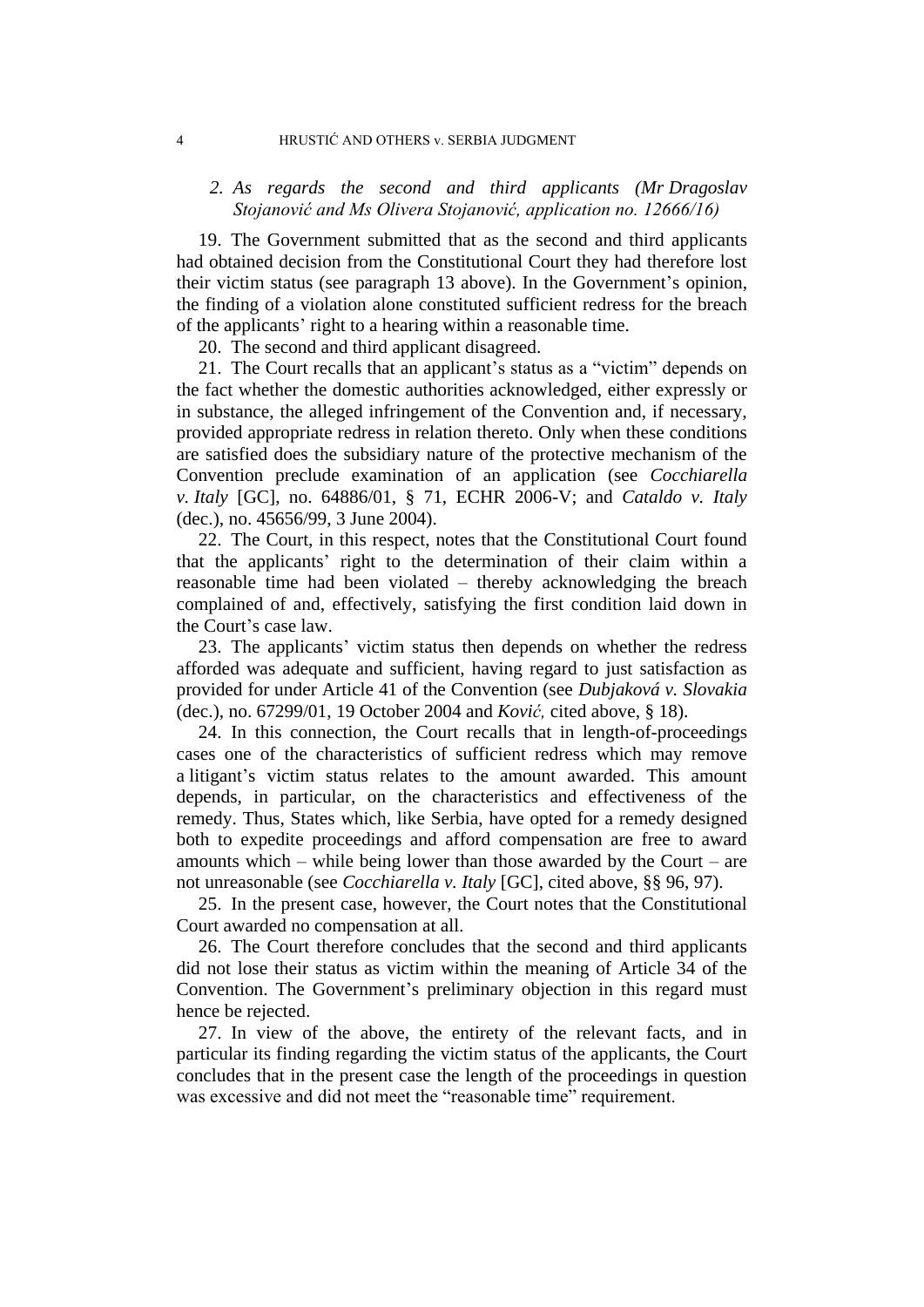28. There has accordingly been a violation of Article 6 § 1 of the Convention.

#### III. APPLICATION OF ARTICLE 41 OF THE CONVENTION

#### 29. Article 41 of the Convention provides:

"If the Court finds that there has been a violation of the Convention or the Protocols thereto, and if the internal law of the High Contracting Party concerned allows only partial reparation to be made, the Court shall, if necessary, afford just satisfaction to the injured party."

#### **A. Damage, costs and expenses**

30. The applicants claimed various amounts in respect of the nonpecuniary damages suffered by each of them. The applicants also requested various sums in respect of legal costs incurred in the proceedings before both the domestic courts and the Court. The sums requested are indicated in the Annex to the judgment. In addition, the second applicants requested to be awarded pecuniary damage comprising of the value of the plots of land, they had allegedly lost in their dispute, whereas the third applicant requested salaries she would have earned had she remained employed.

31. The Government contested the above-mentioned claims.

32. Regard being had to the documents in its possession and to its case-law (see *Blagojević v. Serbia*, no. 63113/13, § 30, 28 March 2017, and *Ković and Others v. Serbia*, no. 39611/08 and 2 others, §§ 28-31, 4 April 2017) the Court considers it reasonable to award to the applicants the sums indicated in the appended table in respect of non-pecuniary damage and costs and expenses, less any and all amounts which may have already been paid in that regard at the domestic level.

33. As regards the requests for pecuniary damage of the second and third applicants, the Court finds them unsubstantiated. In view of the violation found, specifically its procedural character, the court sees no causal link between the violation found and the pecuniary damage alleged. It therefore rejects their claims in this respect.

## **B. Default interest**

34. The Court considers it appropriate that the default interest rate should be based on the marginal lending rate of the European Central Bank, to which should be added three percentage points.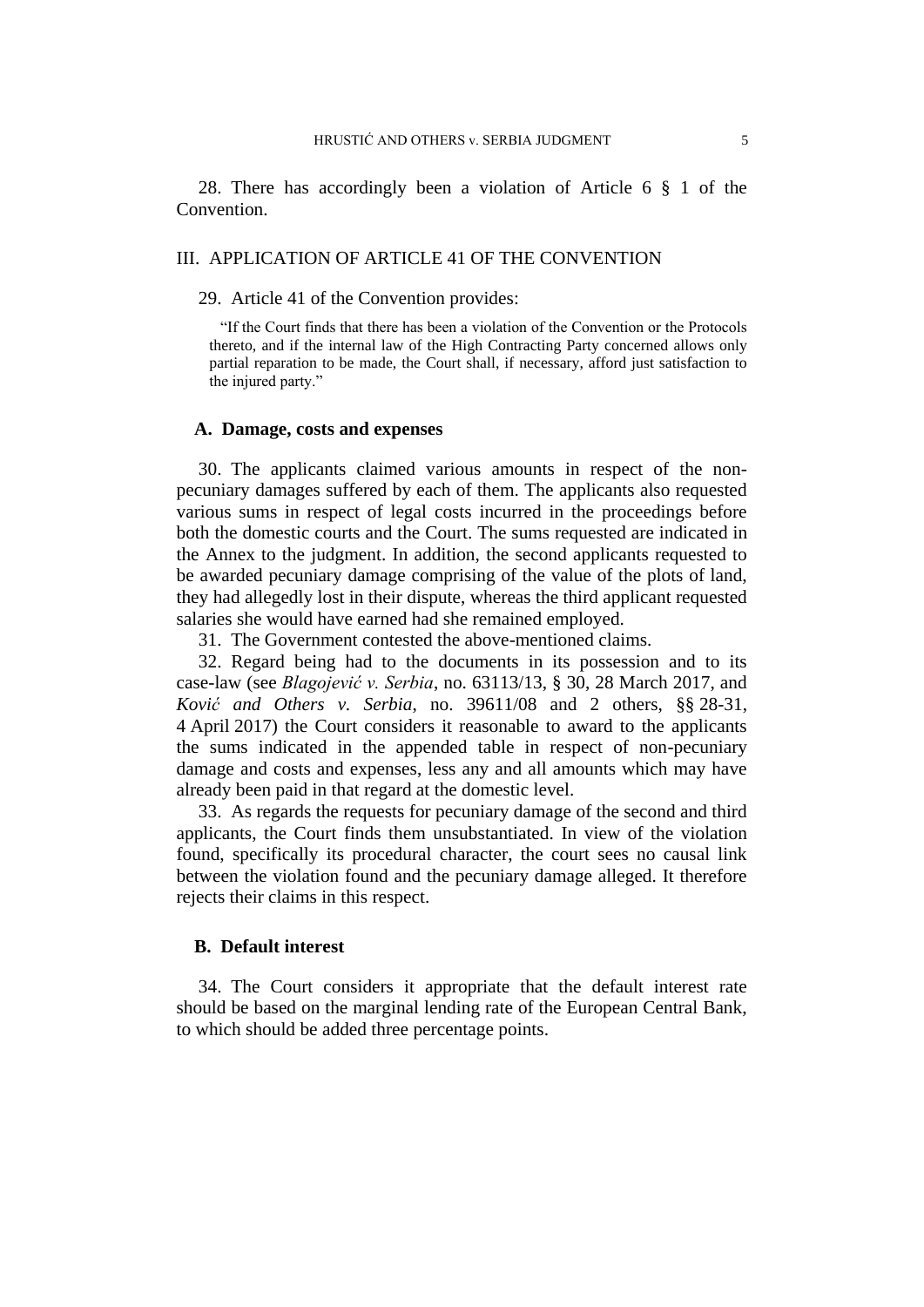#### 6 HRUSTIĆ AND OTHERS v. SERBIA JUDGMENT

## FOR THESE REASONS, THE COURT, UNANIMOUSLY,

- 1. *Decides* to join the applications;
- 2. *Decides* to join to the merits the Government's preliminary objection as to the second and third applicant's victim status, and dismisses it;
- 3. *Declares* the applications admissible;
- 4. *Holds* that there has been a violation of Article 6 § 1 of the Convention in respect of each applicant;
- 5. *Holds*

(a) that the respondent State is to pay the applicants, within three months, the amounts indicated in the appended table in respect of nonpecuniary damage and costs and expenses, plus any tax that may be chargeable on these amounts, which are to be converted into the currency of the respondent State at the rate applicable at the date of settlement, after deduction of any amounts which may have already been paid on this basis;

(b) that from the expiry of the above-mentioned three months until settlement simple interest shall be payable on the above amounts at a rate equal to the marginal lending rate of the European Central Bank during the default period plus three percentage points;

6. *Dismisses* the remainder of the applicants' claim for just satisfaction.

Done in English, and notified in writing on 9 January 2018, pursuant to Rule 77 §§ 2 and 3 of the Rules of Court.

Deputy Registrar President

Fatos Aracı Pere Pastor Vilanova